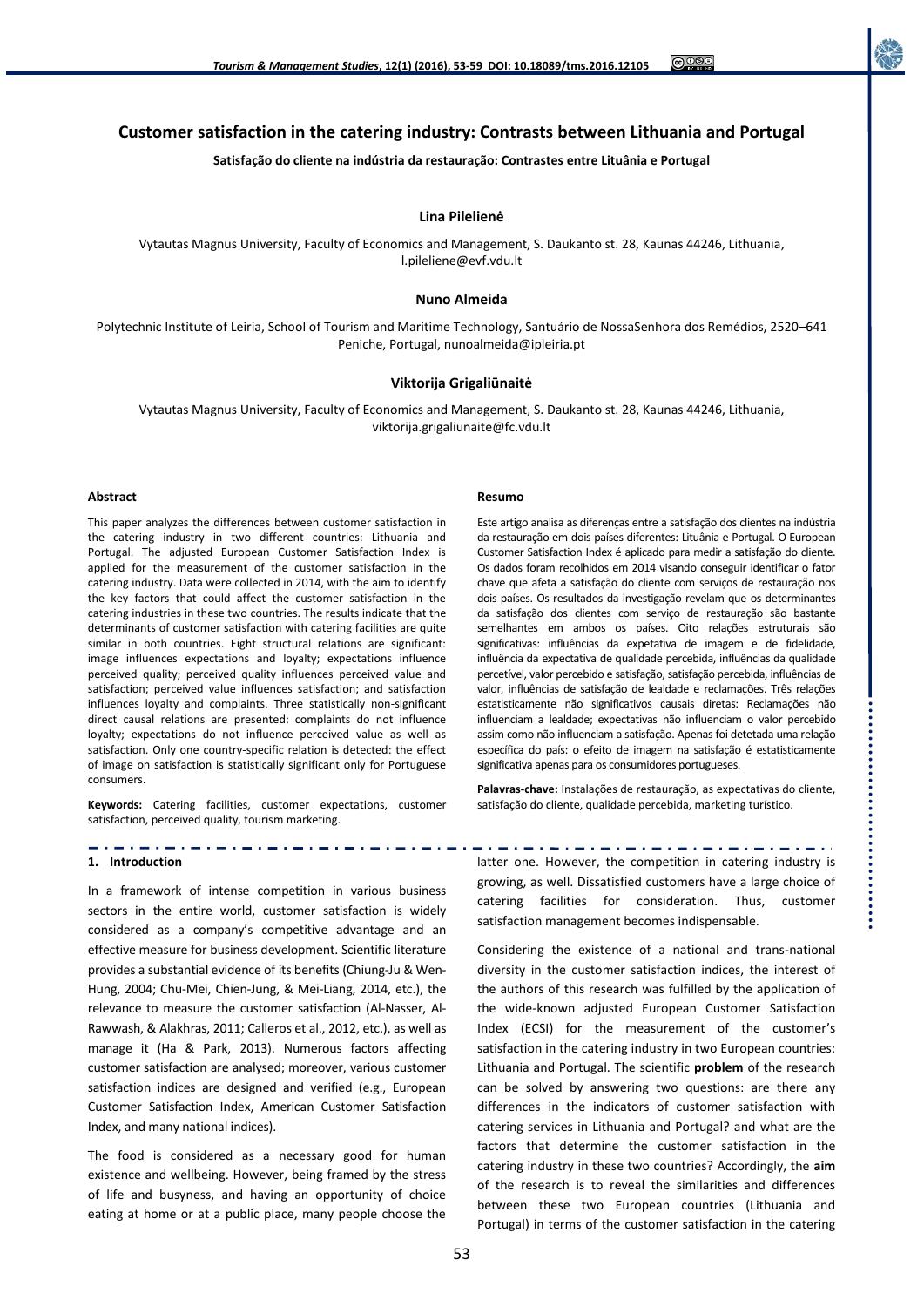industry. The identification of the key determinants in the customer satisfaction will help organizations to allocate their resources to improve their competitiveness; moreover, the research will help to validate the inevitability for the adaptation to the local market's requirements.

Attaining to reach the aim of the research, customers' attitudes and evaluations towards catering services in Lithuania and Portugal were determined. The survey was provided using the questionnaire research. Structural equation modelling (SEM) using partial least squares (PLS) path modelling methodology was applied for statistical analysis.

## **2. Theoretical substantiation**

One of the first among marketing scholars who started analyzing customer satisfaction was Cardozo (1965). His presumption that customer satisfaction with product leads to repeat purchases, acceptance of other products in the same product line, and favourable word-of-mouth publicity has been approved by many subsequent researches in various industries. However, growing attention to customer satisfaction emerged only with the origination of Swedish Customer Satisfaction Barometer (SCSB) in 1980's (Fornell, 1992; Lopes, Pereira, & Vieira, 2009); subsequently, many countries (e.g., Germany, Israel, Taiwan, New Zealand, etc.) started developing their national customer satisfaction indices. However, the worldwide mostly known and applied customer satisfaction indices are American Customer Satisfaction Index (ACSI) created in 1994 (Anderson, Fornell, & Lehmann, 1994) and European Customer Satisfaction Index (ECSI) presented in 1999 (Johnson et al., 2001). Thus, the assumption can be made that customer satisfaction can be assessed above the national level, using the same instruments.

Shin (2015) structures all customer satisfaction models as normally including the attributes that: (I) describe a product or service, (II) the benefits of consequences these attributes provide to customers (groups I and II measure the *antecedents* of customer satisfaction), (III) a customers' overall evaluation of their purchase and using experience (general *satisfaction*), and (IV) the intentions (*consequences* of customer satisfaction).

The analysis of existing customer satisfaction indices (American Customer Satisfaction Index (Anderson, Fornell, & Lehmann, 1994), European Customer Satisfaction Index (Johnson et al., 2001), Swedish Customer Satisfaction Barometer (Fornell, 1992), Mexican User Satisfaction Index (IMSU, Calleros et al., 2012), Jordanian Customer Satisfaction Index (JCSI, Al-Nasser, Al-Rawwash, & Alakhras, 2011), Malaysian Customer Satisfaction Index (MCSI, Abdullah, Husain, & El-Nassir, 2001), Hong Kong Consumer Satisfaction Index (HKCSI, Yanqun, Chan, & Siu-Keung, 2008), etc.) enables noticing that many variables overlap or are the same. Therefore, the most widely used antecedents (or determinants) of customer satisfaction are: Perceived Quality (in ACSI, ECSI, MCSI, JCSI, IMSU); Perceived Value (in SCSB, ACSI, ECSI, MCSI, HKCSI); Customer Expectations (in all customer satisfaction indices); Corporate Image (in ECSI, JCSI);

Customer Characteristics and Assessed performance (in HKCSI).

The main consequences of customer satisfaction are Customer Loyalty (in all customer satisfaction indices) and Complaints (in SCSB, ASCI, HKCSI, and JCSI).

The assumption can be made that the differences in the structure of customer satisfaction indices is determined by socio-cultural differences among the countries. E.g., the hugest dissimilarities (in comparison with others) can be detected in the Hong Kong Customer Satisfaction Index and the Mexican User Satisfaction Index (in terms of determinants of customer loyalty measured), and in the Mexican User Satisfaction Index and the Malaysian Customer Satisfaction Index (in terms of customer satisfaction consequences). Therefore, considering the possibility of application of the ECSI for the satisfaction measurement in all the European countries, we hypothesize that the structure of the index models is country-specific and differs even between European countries.

Analyzing the restaurant industry, Mathe-Soulek, Slevitch, and Dallinger (2015) emphasize that there has been little agreement on the primary drivers of customer satisfaction, for the reason of existing of the differences in expectations for the product and service within different segments. However, Line, Hanks, and Kim (2016) propose that consumers compare restaurants in terms of a set of some salient characteristics. Considering the specifics of catering services, Johns and Pine (2002) propose that all satisfaction-related factors (or characteristics) can be divided into the following groups: food, physical provision, the atmosphere, auxiliary services. Therefore, all the determinants of customer satisfaction in catering industry have to reflect latter industry-specific characteristics.

### **3. Research methodology**

Considering the aim and the problem of the research, the questionnaire research in Lithuania and Portugal was provided. For the research it was decided to apply the adjusted European Customer Satisfaction Index model, which involves latent variables that are excluded by American Customer Satisfaction Index and European Customer Satisfaction Index models (Customer Complaints and Image), and is expressed by six structural equations representing the adjusted ECSI model (Bayol et al., 2000):

- **(1)** *Customer Expectations = β20 + β21Image + ζ2*
- **(2)** *Perceived Quality = β30 + β32Customer Expectations + ζ3*
- **(3)** *Perceived Value = β40 + β42Customer Expectations + β43Perceived Quality + ζ4*
- **(4)** *Customer Satisfaction = β50 + β51Image + β52Customer Expectations + β53Perceived Quality+ β54Perceived Value + ζ5*
- **(5)** *Customer Complaints = β60 + β65Customer Satisfaction + ζ6*
- **(6)** *Customer Loyalty = β70 + β71Image + β75Customer Satisfaction + β76Customer Complaints + ζ7*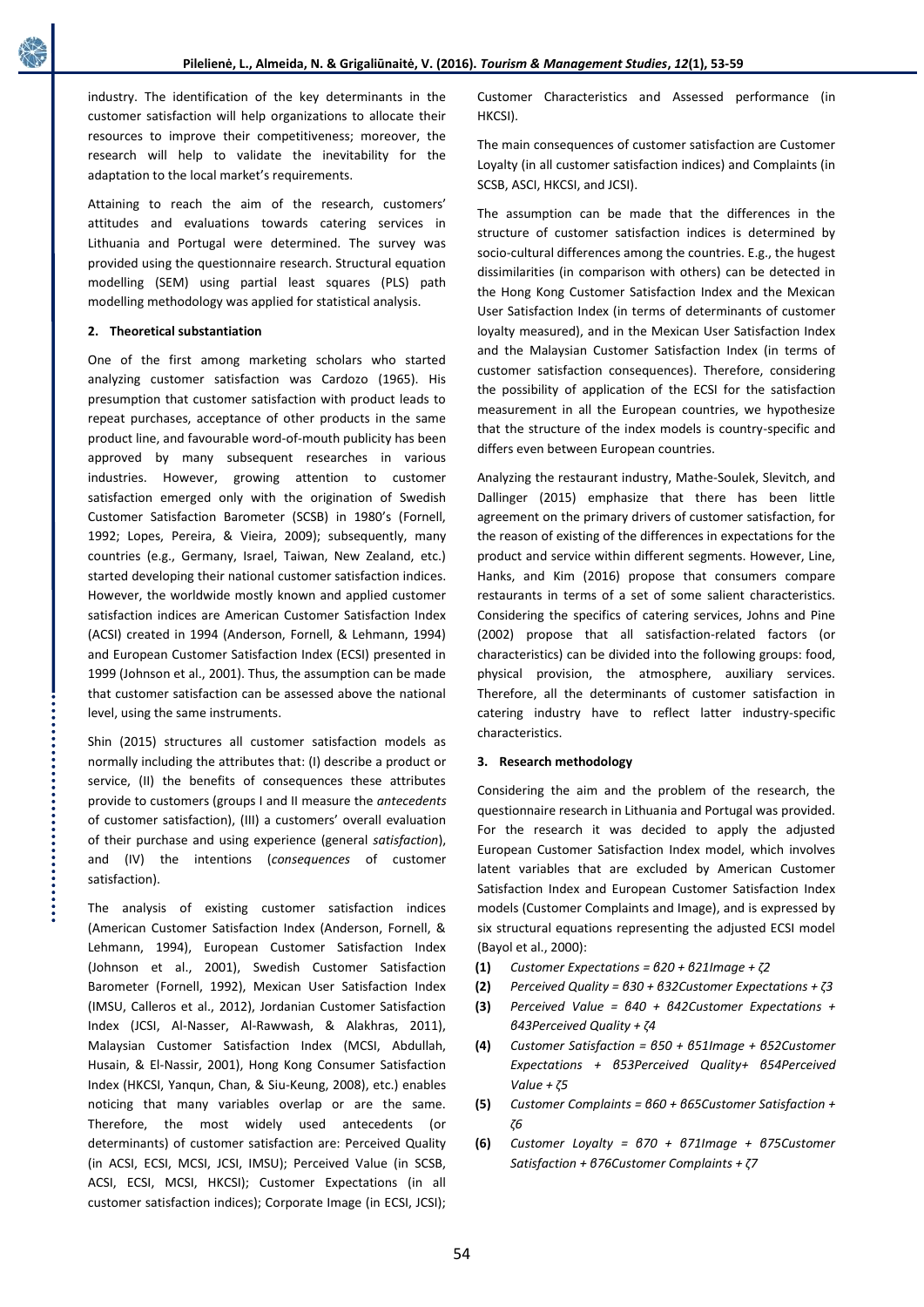7 latent variables were measured by 22 manifest variables. During the research, 10-point evaluation scale was applied for the questionnaire and the total sample sizes were 250 respondents from Lithuania and 228 respondents form Portugal. The survey was conducted on the summer of 2014. Considering the fact that the research was provided in two countries' (Lithuania and Portugal) national levels, the results were supposed to reflect the whole populations. Lithuania was divided into 10 counties with different socio-demographic characteristics and Portugal was divided into 18 districts, the distribution of respondents was estimated according to the population in each county / district given that the total sample size is 228 for each country. Stratified sampling method was used (sample error  $\pm$  7 per cent), the respondents were randomly chosen in the catering facilities, where they filled the questionnaire. All the respondents belonged to the age category over 18; the main condition was that all of them were customers of the catering industry.

Respondents' distribution in samples by gender was: in Portugal 45 percent of male and 55 percent of female participated in the survey in Portugal, while in Lithuania 31 percent of male and 69 percent of female participated in the survey.

Structural equation modelling (SEM) using partial least squares (PLS) path modelling methodology was applied for statistical analysis. SmartPLS V.2 (Ringle, Wende, & Will, 2005) and IBM SPSS Statistics V.20 software packages were applied for the analysis.

## **4. Research results**

The analysis of the research results revealed that theoretical model contained statistically non-significant direct causal relations between the latent variables regarding both countries (two-tailed test, significance level = 5 per cent). According to Hair, Ringle, and Sarstedt (2011), non-significant path coefficients do not support the hypothesized causal relationship. In the case of Lithuania, there were four statistically non-significant direct causal relations: complaints did not influence loyalty; expectations did not influence perceived value as well as satisfaction; image did not influence satisfaction. In the case of Portugal, three statistically nonsignificant direct causal relations were the same as in the case of Lithuania: complaints did not influence loyalty; expectations did not influence perceived value as well as satisfaction; however, the effect of image on satisfaction was statistically significant regarding Portuguese consumers (see Table 1). Thus, latter relation could be assessed as country-specific, because it was the only one effect, which was statistically significant just in one country.

As statistically non-significant path coefficients did not support the proposed causal relationships, these direct relations were eliminated from the general model.

|                                             |                         | Lithuania             |                     | Portugal                |                                 |                     |
|---------------------------------------------|-------------------------|-----------------------|---------------------|-------------------------|---------------------------------|---------------------|
| <b>Variables</b>                            | <b>Path Coefficient</b> | <b>Standard Error</b> | <b>T</b> Statistics | <b>Path Coefficient</b> | <b>Standard</b><br><b>Error</b> | <b>T</b> Statistics |
| Complaints -> Loyalty                       | 0.112                   | 0.069                 | 1.630               | 0.1360                  | 0.0705                          | 1.9288              |
| <b>Expectations -&gt; Perceived Quality</b> | $0.490*$                | 0.065                 | 7.479               | $0.7889*$               | 0.0337                          | 23.4351             |
| <b>Expectations -&gt; Perceived Value</b>   | $-0.079$                | 0.059                 | 1.331               | 0.1276                  | 0.1061                          | 1.2028              |
| <b>Expectations -&gt; Satisfaction</b>      | 0.036                   | 0.050                 | 0.726               | $-0.0469$               | 0.0680                          | 0.6895              |
| Image -> Expectations                       | $0.581*$                | 0.054                 | 10.725              | $0.7884*$               | 0.0355                          | 22.2048             |
| Image -> Loyalty                            | $0.290*$                | 0.070                 | 4.120               | $0.3915*$               | 0.0730                          | 5.3618              |
| Image -> Satisfaction                       | $-0.098$                | 0.057                 | 1.717               | $0.1790*$               | 0.0797                          | 2.2446              |
| Perceived Quality -> Perceived Value        | $0.711*$                | 0.053                 | 13.454              | $0.6693*$               | 0.0923                          | 7.2498              |
| Perceived Quality -> Satisfaction           | $0.632*$                | 0.070                 | 9.004               | $0.4111*$               | 0.0943                          | 4.3582              |
| Perceived Value -> Satisfaction             | $0.361*$                | 0.057                 | 6.300               | $0.3876*$               | 0.0701                          | 5.5296              |
| Satisfaction -> Complaints                  | $0.535*$                | 0.061                 | 8.820               | $0.6992*$               | 0.0432                          | 16.1958             |
| Satisfaction -> Loyalty                     | $0.338*$                | 0.087                 | 3.891               | $0.3219*$               | 0.0889                          | 3.6188              |

## **Table 1 - Path Coefficients and their statistical significances at the theoretical model**

 $*p < 0.05$ 

The reflective measurement model (revealing that changes in the latent variables were reflected in the changes in the corresponding manifest variables) was assessed as reliable and valid based on four criteria in both countries (Lithuania and Portugal):

- Internal consistency reliability: Cronbach's Alpha and Composite Reliability values of all endogenous variables were above 0.7 (see Table 2);
- Indicator reliability: all indicator loadings were above 0.7 and statistically significant;
- Convergent validity: Averaged Variance Extracted (AVE) values of all endogenous variables were above 0.5 (see Table 2);
- Discriminant validity:
	- Fornell-Larcker criterion (each construct's squared root AVE value was higher than its correlations with other latent variables);
	- Cross-Loadings (all indicators' loadings with their corresponding latent constructs were higher than their loadings with all the remaining constructs).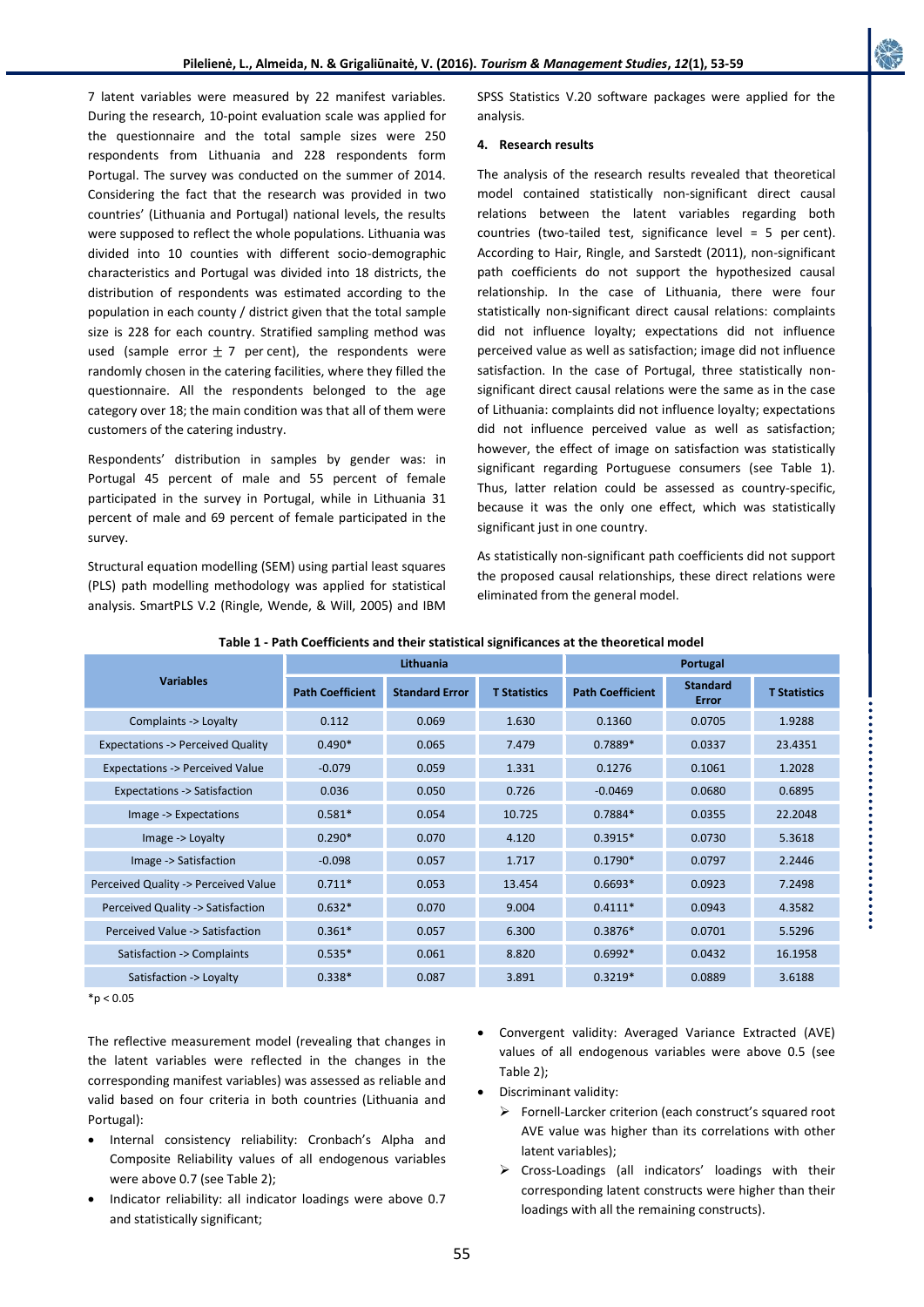Moreover, the quality of the measurement model was assessed by the communality index. All of the communality values being high above 0.5 indicated the good quality of the measurement model.

The structural model exhibited predictive relevance in both Lithuanian as well as Portuguese cases (Stone-Geissers' *Q 2*  values for endogenous latent variables were above zero). Moreover, predictors' variables' variance inflation factor (VIF) was lower than 5, thus there was no problem of multicollinearity.

The exogenous variable 'image' had no statistically significant effect on variable 'satisfaction' in the case of Lithuania, although latter relation was statistically significant in the case of Portugal. Despite this, even though it was significant, the effect size of variable 'image' on variable 'satisfaction' was low in the case of Portugal (Cohen  $f^2 = 0.032$ ).

The amount of explained variance of each endogenous latent variable, revealed by coefficient of determination  $(R^2)$ , was higher in the case of Portugal in comparison with the case of Lithuania (see Table 2). Despite this, amount of explained variance was sufficient regarding both cases.

| <b>Variables</b>         | Lithuania       | Portugal | Lithuania | Portugal   | Lithuania                    | Portugal |  |
|--------------------------|-----------------|----------|-----------|------------|------------------------------|----------|--|
|                          | <b>R</b> Square |          |           | <b>AVE</b> | <b>Composite Reliability</b> |          |  |
| Complaints               | 0.287           | 0.489    | 1.000     | 1.000      | 1.000                        | 1.000    |  |
| Expectations             | 0.336           | 0.621    | 0.834     | 0.845      | 0.909                        | 0.916    |  |
| Image                    | -               | -        | 0.602     | 0.607      | 0.883                        | 0.883    |  |
| Loyalty                  | 0.378           | 0.570    | 0.890     | 0.788      | 0.942                        | 0.881    |  |
| <b>Perceived Quality</b> | 0.239           | 0.622    | 0.716     | 0.722      | 0.938                        | 0.940    |  |
| <b>Perceived Value</b>   | 0.453           | 0.593    | 0.894     | 0.855      | 0.944                        | 0.922    |  |
| Satisfaction             | 0.744           | 0.746    | 0.816     | 0.815      | 0.927                        | 0.930    |  |

### **Table 2 - R Square, AVE, Composite Reliability values**

The standardized root mean square residual (SRMR) value of the model in the case of Portugal equals to 0.046, while in the case of Lithuania latter measure equals to 0.05. Thus, model predictions match the data well enough in both cases.

Path Coefficients and their statistical significances of the new PLS Path model are presented in Table 3. As it can be seen, in the case of Lithuania as well as in the case of Portugal, the highest direct effect on consumer satisfaction has perceived quality. Moreover, perceived quality has a very high direct effect on perceived value regarding Lithuania as well as

Portugal. Perceived value has a high direct effect on customer satisfaction in both cases as well. Perceived quality is affected by consumers' expectations, which are influenced by the image. Moreover, image has a moderate influence on customer loyalty in Lithuania as well as Portugal. Customer satisfaction positively and directly influences their perceived complaint handling level and customer loyalty. Image has a weak direct effect on customer satisfaction in the case of Portugal, while in the case of Lithuania latter effect is statistically non-significant and is eliminated from the general model.

|                                                |                            | Lithuania                |                     | Portugal                   |                                 |                     |
|------------------------------------------------|----------------------------|--------------------------|---------------------|----------------------------|---------------------------------|---------------------|
| <b>Variables</b>                               | Path<br><b>Coefficient</b> | <b>Standard</b><br>Error | <b>T</b> Statistics | Path<br><b>Coefficient</b> | <b>Standard</b><br><b>Error</b> | <b>T Statistics</b> |
| <b>Expectations -&gt; Perceived</b><br>Quality | $0.489*$                   | 0.066                    | 7.399               | $0.7885*$                  | 0.0332                          | 23.7651             |
| Image -> Expectations                          | $0.579*$                   | 0.054                    | 10.693              | $0.7882*$                  | 0.0348                          | 22.6756             |
| Image -> Loyalty                               | $0.301*$                   | 0.075                    | 4.041               | $0.3898*$                  | 0.0747                          | 5.2202              |
| Image -> Satisfaction                          |                            |                          |                     | $0.1588*$                  | 0.0702                          | 2.2611              |
| Perceived Quality -> Perceived<br>Value        | $0.673*$                   | 0.045                    | 14.931              | $0.7700*$                  | 0.0318                          | 24.2170             |
| Perceived Quality -> Satisfaction              | $0.581*$                   | 0.055                    | 10.502              | $0.3911*$                  | 0.0834                          | 4.6898              |
| Perceived Value -> Satisfaction                | $0.357*$                   | 0.061                    | 5.895               | $0.3866*$                  | 0.0680                          | 5.6811              |
| Satisfaction -> Complaints                     | $0.535*$                   | 0.060                    | 8.956               | $0.6992*$                  | 0.0428                          | 16.3336             |
| Satisfaction -> Loyalty                        | $0.394*$                   | 0.079                    | 4.969               | $0.4182*$                  | 0.0775                          | 5.3990              |

## **Table 3 - Path Coefficients and their statistical significances**

 $*p < 0.05$ 

In addition to the direct effects between variables, all of the total effects (the sum of direct effect and all indirect effects of one latent variable on another (Henseler, Ringle, & Sinkovics 2009)) are statistically significant in the general model as well (see Table 4). Customers' expectations have indirect effects on customers' complaint handling level, loyalty, perceived value

and satisfaction in both countries. Moreover, the image indirectly influences customers' complaint handling level, perceived quality and perceived value; perceived quality has an indirect effect on complaint handling level and loyalty; perceived value indirectly influences complaint handling level and loyalty in both countries as well. The effect of image on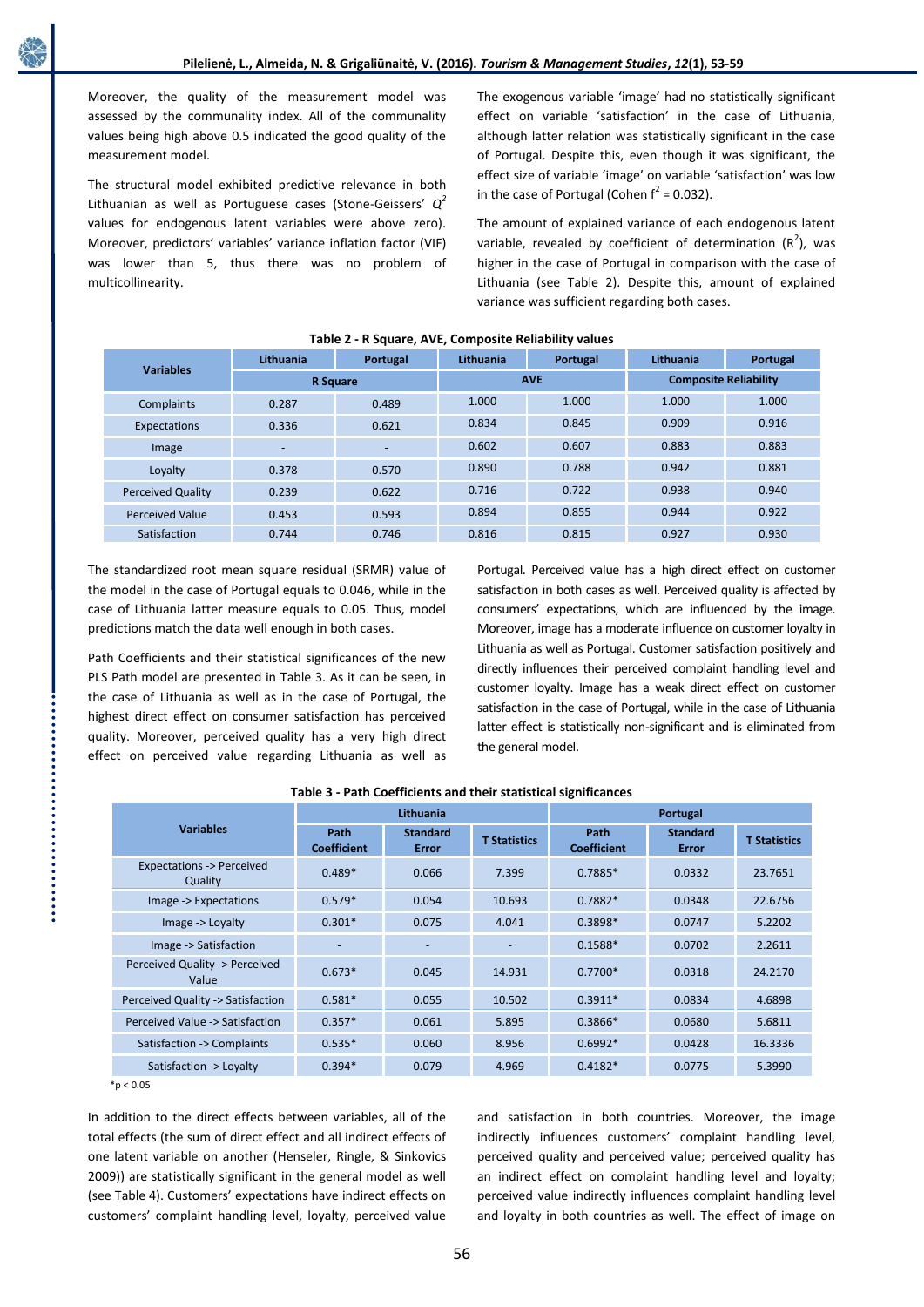customer loyalty and the effect of perceived quality on customer satisfaction are direct and indirect; thus, the total effects are higher than direct effects regarding both countries. In the case of Lithuania, image has only an indirect effect on customer satisfaction. Contrarily, image has a direct as well as indirect effect on customer satisfaction in the case of Portugal.

| <b>Variables</b>                            |                     | Lithuania             |                     | Portugal            |                       |                     |
|---------------------------------------------|---------------------|-----------------------|---------------------|---------------------|-----------------------|---------------------|
|                                             | <b>Total Effect</b> | <b>Standard Error</b> | <b>T Statistics</b> | <b>Total Effect</b> | <b>Standard Error</b> | <b>T Statistics</b> |
| <b>Expectations -&gt; Complaints</b>        | $0.215*$            | 0.043                 | 5.015               | $0.3798*$           | 0.0517                | 7.3501              |
| Expectations -> Loyalty                     | $0.158*$            | 0.039                 | 4.107               | $0.2271*$           | 0.0528                | 4.3051              |
| <b>Expectations -&gt; Perceived Quality</b> | $0.489*$            | 0.066                 | 7.399               | $0.7885*$           | 0.0332                | 23.7651             |
| <b>Expectations -&gt; Perceived Value</b>   | $0.329*$            | 0.049                 | 6.743               | $0.6072*$           | 0.0443                | 13.7145             |
| <b>Expectations -&gt; Satisfaction</b>      | $0.402*$            | 0.057                 | 7.094               | $0.5431*$           | 0.0606                | 8.9691              |
| Image -> Complaints                         | $0.125*$            | 0.033                 | 3.792               | $0.4104*$           | 0.0487                | 8.4236              |
| Image -> Expectations                       | $0.579*$            | 0.054                 | 10.693              | $0.7882*$           | 0.0348                | 22.6756             |
| Image -> Loyalty                            | $0.393*$            | 0.064                 | 6.157               | $0.6352*$           | 0.0457                | 13.9039             |
| Image -> Perceived Quality                  | $0.283*$            | 0.059                 | 4.822               | $0.6216*$           | 0.0490                | 12.6816             |
| Image -> Perceived Value                    | $0.191*$            | 0.042                 | 4.589               | $0.4786*$           | 0.0501                | 9.5467              |
| Image -> Satisfaction                       | $0.233*$            | 0.049                 | 4.705               | $0.5869*$           | 0.0496                | 11.8446             |
| Perceived Quality -> Complaints             | $0.440*$            | 0.052                 | 8.417               | $0.4816*$           | 0.0568                | 8.4745              |
| Perceived Quality -> Loyalty                | $0.324*$            | 0.069                 | 4.681               | $0.2881*$           | 0.0639                | 4.5056              |
| Perceived Quality -> Perceived Value        | $0.673*$            | 0.045                 | 14.931              | $0.7700*$           | 0.0318                | 24.2170             |
| Perceived Quality -> Satisfaction           | $0.821*$            | 0.023                 | 35.064              | $0.6888*$           | 0.0668                | 10.3175             |
| Perceived Value -> Complaints               | $0.191*$            | 0.038                 | 5.040               | $0.2703*$           | 0.0490                | 5.5135              |
| Perceived Value -> Loyalty                  | $0.141*$            | 0.037                 | 3.799               | $0.1617*$           | 0.0414                | 3.9074              |
| Perceived Value -> Satisfaction             | $0.357*$            | 0.061                 | 5.895               | $0.3866*$           | 0.0680                | 5.6811              |
| Satisfaction ->Complaints                   | $0.535*$            | 0.060                 | 8.956               | $0.6992*$           | 0.0428                | 16.3336             |
| Satisfaction -> Loyalty                     | $0.394*$            | 0.079                 | 4.969               | $0.4182*$           | 0.0775                | 5.3990              |

|  |  |  |  |  |  | Table 4 - Total Effects and their statistical significances |
|--|--|--|--|--|--|-------------------------------------------------------------|
|--|--|--|--|--|--|-------------------------------------------------------------|

 $*n < 0.05$ 

As presented in Table 5 below, perceived complaint handling level, perceived quality, perceived value and customer satisfaction were higher in Portugal, but customers' expectations, image of catering facilities, customer loyalty were higher in Lithuania. Thus, it could be stated, that Lithuanian customers were more loyal, but less satisfied with catering facilities in comparison to the Portuguese customers.

|                          | Lithuania           | Portugal |          |
|--------------------------|---------------------|----------|----------|
| <b>Variable</b>          |                     |          | p-value  |
|                          | <b>Index Values</b> |          |          |
| Complaints               | 59                  | 64       | $0.035*$ |
| Expectations             | 72                  | 70       | 0.101    |
| Image                    | 67                  | 66       | 0.364    |
| Loyalty                  | 74                  | 70       | $0.007*$ |
| <b>Perceived Quality</b> | 67                  | 69       | 0.073    |
| <b>Perceived Value</b>   | 65                  | 68       | 0.070    |
| Satisfaction             | 64                  | 67       | 0.065    |

#### **Table 5 - Index values of Latent variables**

 $*p < 0.05$ 

As variables were not normally distributed ( $p < 0.05$  in Kolmogorov-Smirnov and Shapiro-Wilk tests), the Mann-Whitney U test was applied to compare differences in evaluations of variables between two independent groups. The analysis revealed that the only two significant differences were perceived complaint handling level, which was statistically significantly better in Portugal; and, customer loyalty to catering facilities, which was statistically significantly higher in Lithuania.

Consequently, it can be stated that there is a requisite for Portuguese catering facilities to improve the most important

factors affecting customer loyalty; on the other hand Lithuanian catering facilities can take the example of Portuguese catering facilities for managing complaint handling level.

Consequently, the analysis of the research results substantiates the fact that all of the latent variables in the model are more or less important and directly and / or indirectly related to each other. Nevertheless, the priority factors are those having the highest influence on customer satisfaction and / or loyalty and provisory low evaluations of customers.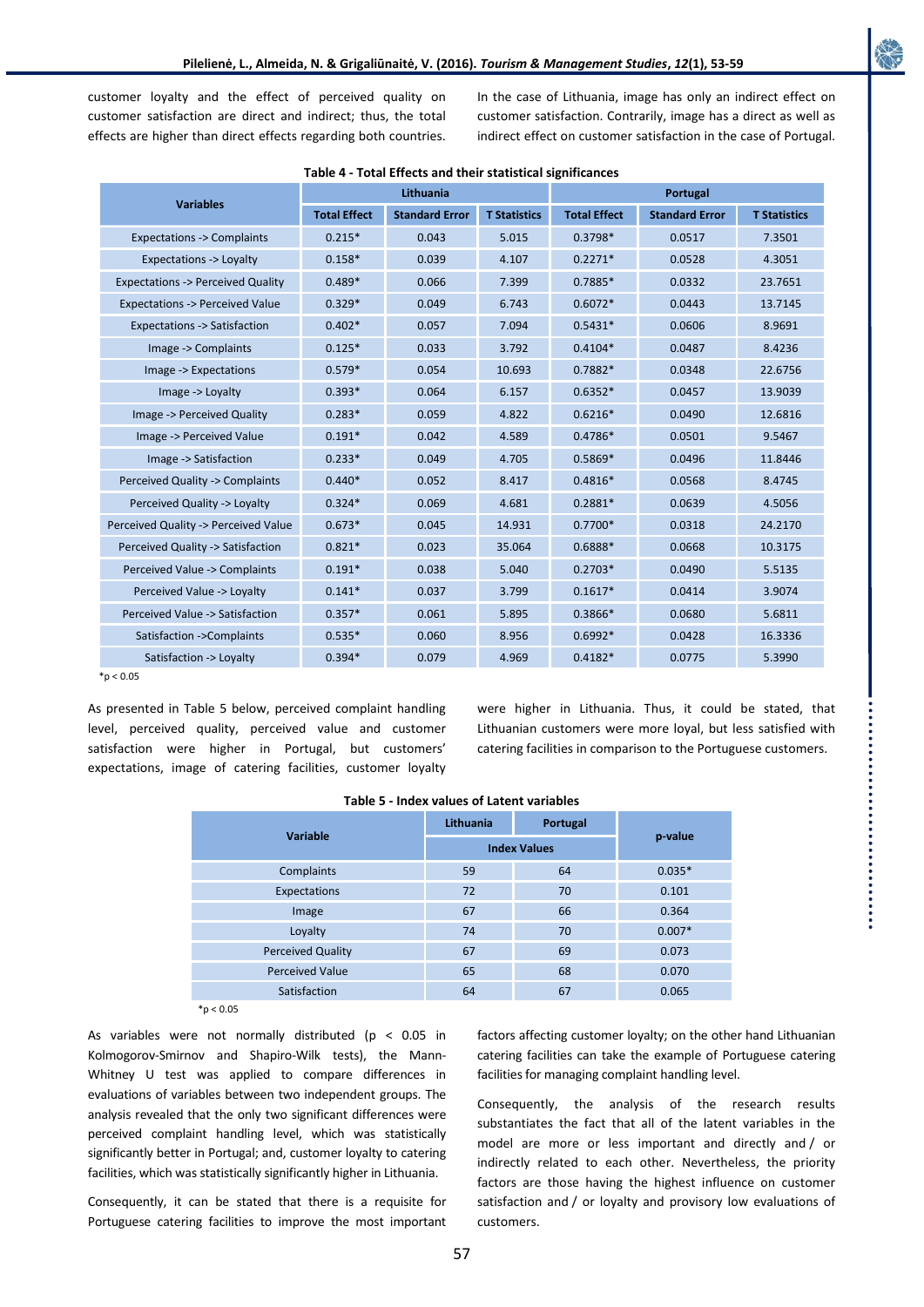# **5. Discussion**

The analysis of the research results leads to the formation of the general index model of customer satisfaction with catering facilities (see Figure 1 below). Latter model illustrates eight direct, positive and statistically significant relations characteristic to both countries: Lithuania and Portugal. These relations involve effects of the image on expectations and loyalty, of the expectations on perceived quality, of perceived quality on perceived value and satisfaction, of perceived value on satisfaction, and of satisfaction on loyalty and complaints. Moreover, general index model of customer satisfaction with catering facilities illustrates three statistically non-significant relations characteristic to both countries (Lithuania and Portugal): expectations' effect on perceived value and

satisfaction, furthermore, complaints' effect on loyalty. Latter results neglect the applicability of ECSI equally for all European countries (Johnson et al., 2001). Thus, the significant and nonsignificant relations between seven variables lead to the formation of guidelines applicable for Lithuanian and Portuguese catering industries. On the other hand, one relation in the elaborated model is country-specific: the effect of image on satisfaction, characteristic only for the market of Portuguese customers. Latter result substantiates the proposition by Mathe-Soulek, Slevitch, and Dallinger (2015) that the primary drivers of customer satisfaction might be different in various segments. The hypothesis that the structure of the index models is country-specific and differs even between European countries is approved.

## **Figure 1 - General index model of customer satisfaction with catering facilities**



As the analysis of the research results revealed, Lithuanian customers express more loyalty, but are less satisfied with catering facilities in their country in comparison with Portuguese customers. It can be stated, that the enhancement of customer satisfaction is essential for Lithuanian catering facilities; on the other hand, the enhancement of customer loyalty is essential for Portuguese catering facilities.

Satisfaction is strongly influenced by perceived quality and perceived value; moreover, latter variables are evaluated low in Lithuania when compared with Portugal. Hence, Lithuanian catering facilities need to allocate their investments into customers' perceived quality and value. This could be achieved by enhancing quality of products and services, expanding product assortment and providing adequate value for money. On the other hand, as image of catering facilities in Portugal is lower when compared with Lithuania (moreover, in the case of Portugal, the image influences customer satisfaction as well as loyalty); Portuguese catering facilities need to allocate their investments into the enhancement of the image of catering facilities. This could be achieved by enhancing positive public image, promoting innovativeness, developing orientation to customers' needs, gaining customers' trust.

Consequently, by allocating investments into the specified field, the higher Lithuanian customer satisfaction and higher Portuguese customer loyalty could be attained with the relatively low costs.

## **6. Conclusions**

In a framework of growing competition, catering companies are facing the problem of customer attraction and retention. Only those companies having loyal customers can remain competitive in the market. Customer satisfaction (as an antecedent of customer loyalty) is widely considered as a company's competitive advantage and an effective measure for the business development. Dissatisfied customers have a large choice of catering facilities for consideration. Thus, customer satisfaction management becomes indispensable.

Many indices are created worldwide for customer satisfaction measurement; however, the most popular remain European Customer Satisfaction Index and American Customer Satisfaction Index. As Lithuania and Portugal are both European countries, theoretically European Customer Satisfaction Index can be considered as the best suitable for customer satisfaction measurement.